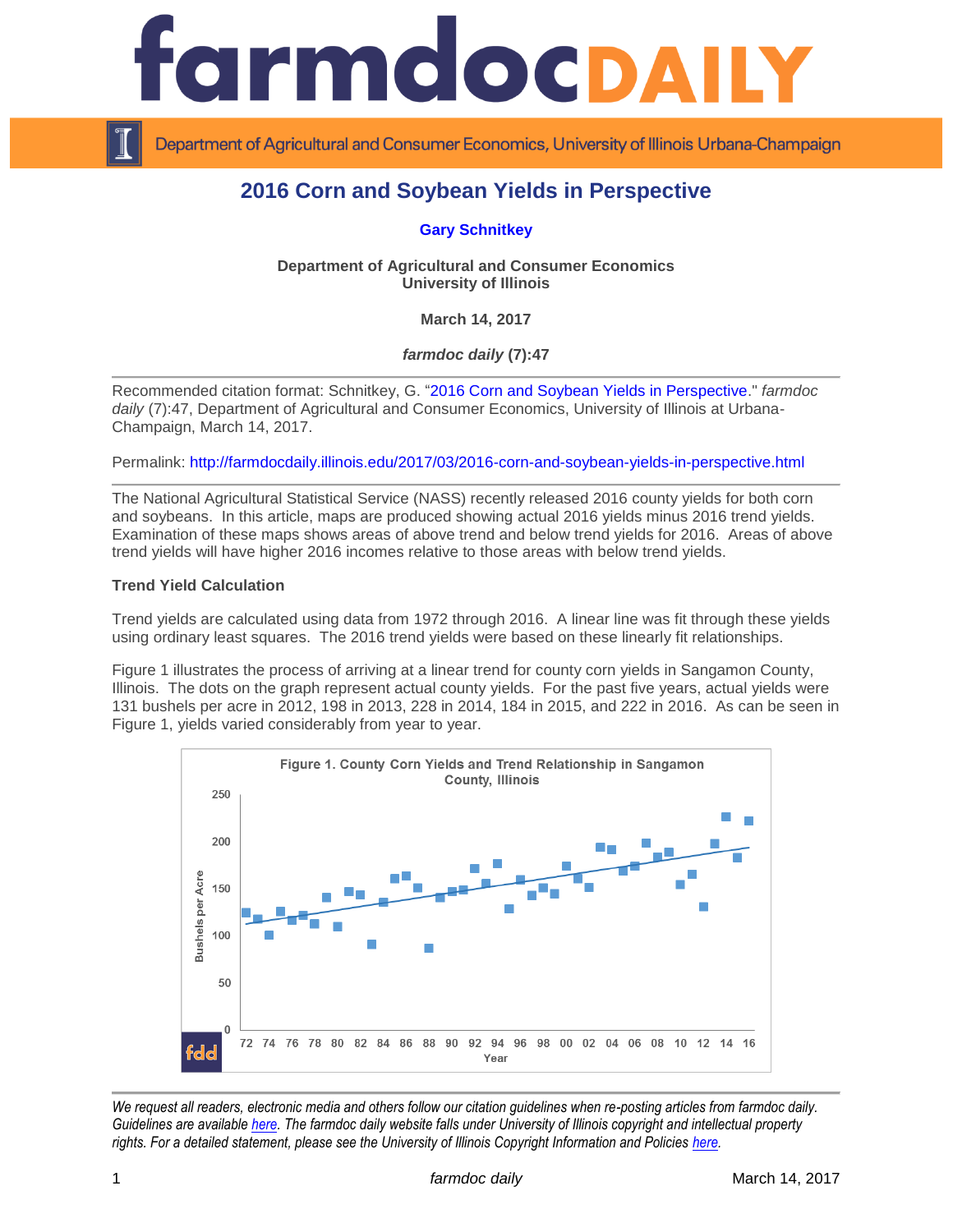The solid line in Figure 1 is the linear trend. This straight line implies an average yield increase of 1.85 bushels per year. Alternative forms could be used in finding trends such as those that allow increases in trend yields to escalate or slow down over time. Statistical tests suggest that linear trends are adequate to model trend increases over the 1972 to 2016 period.

In 2016, the trend yield resulting from the linear line shown in Figure 1 is 194 bushels per acre. Given no other information, 194 bushels per acre would be my expectation for the Sangamon County yield in 2016. Actual yield in 2016 is 222 bushels per acre. The actual yield of 222 bushels per acre was 28 bushels per acre above the trend yield of 194 bushels per acre, indicating a very good yielding year.

The following maps report actual minus trend yields. By calculating trend yields, the inherent productivity of the farmland is taken into consideration, and actual yields are stated relative to that productivity.

## **2016 Corn Yields Relative to Trend**

Much of the western corn belt had yields above trend in 2016 (see Figure 2). Above trend yields predominated in North Dakota, Minnesota, Iowa, northern and central Illinois and Wisconsin. Yields 30 bushels above trend occurred in some counties in North Dakota, South Dakota, southeast Iowa, and central Illinois.

Yields tended to be near or below trend in the eastern corn belt. Indiana had a mixture of counties with above or below trend while Ohio had many counties significantly below trend.



Besides Indian and Ohio, below trend yields predominated in Michigan, New York and Pennsylvania, a series of counties in the south from western North Carolina to Alabama, parts of the great Plains and Texas, and a string of counties along the Mississippi River. The Mississippi River counties begin in southern Indiana and Illinois, proceeding through southeast Missouri, Arkansas, Louisiana, and Mississippi.

### **2016 Soybean Yields Relative to Trend**

Exceptional yields for soybeans predominated over much of the nation (see Figure 3). Much of the corn belt and Mississippi River basin had above trend yields. Below trend yields occurred in New York, Pennsylvania, western North and South Carolina, and some counties in Georgia, Tennessee, and Alabama.